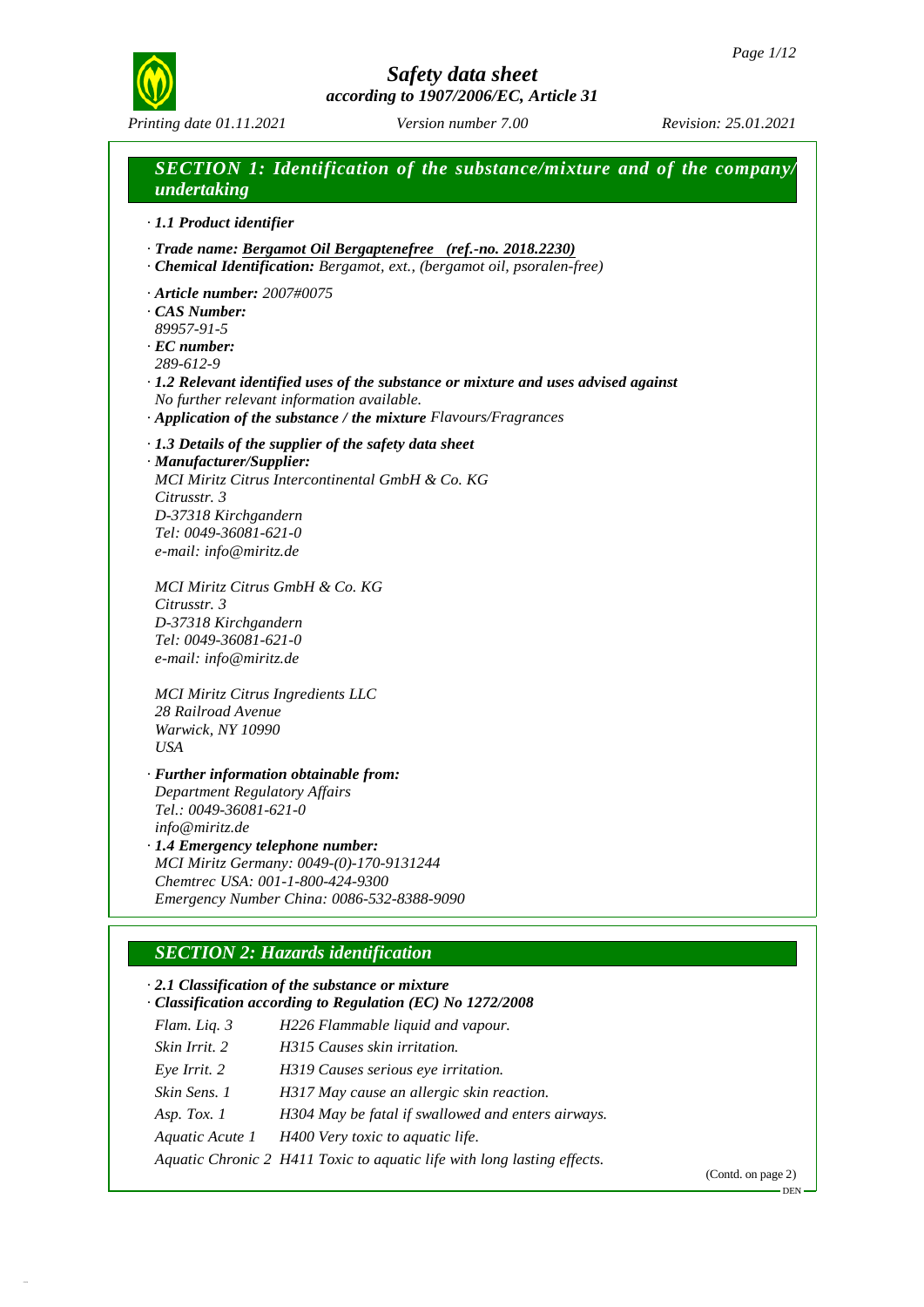



# *SECTION 3: Composition/information on ingredients*

*· 3.1 Substances*

53.1.30

- *· CAS No. / Description*
- *89957-91-5 Bergamot extract*

(Contd. on page 3) DEN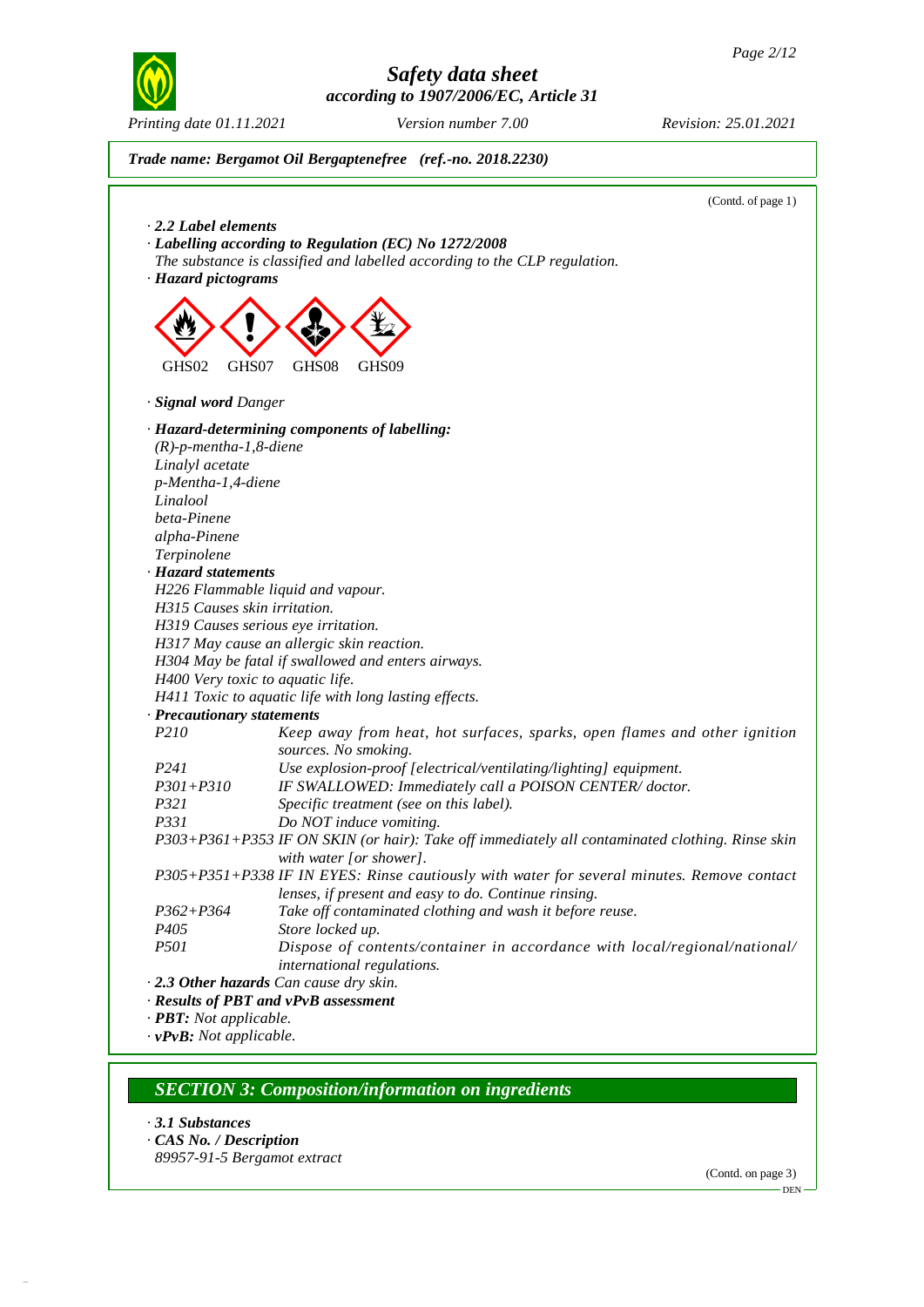

*Printing date 01.11.2021 Version number 7.00 Revision: 25.01.2021*

*Trade name: Bergamot Oil Bergaptenefree (ref.-no. 2018.2230)*

(Contd. of page 2) *· Identification number(s) EINECS CAS 89957-91-5 EINECS 289-612-9 TSCA CAS 68648-33-9 Bergamot, ext., (bergamot oil, psoralen-free) · EC number: 289-612-9 · Additional information: For the wording of the listed hazard phrases refer to section 16. · Dangerous components: CAS: 5989-27-5 EINECS: 227-813-5 (R)-p-mentha-1,8-diene* d~ *Flam. Liq. 3, H226;* d~ *Asp. Tox. 1, H304;* d~ *Aquatic Acute 1, H400;* d~ *Skin Irrit. 2, H315; Skin Sens. 1B, H317; Aquatic Chronic 3, H412 25-50% CAS: 115-95-7 EINECS: 204-116-4 Linalyl acetate* d~ *SkinIrrit. 2, H315; Eye Irrit. 2, H319; Skin Sens. 1B, H317 25-50% CAS: 78-70-6 EINECS: 201-134-4 Linalool* d~ *SkinIrrit. 2, H315; Eye Irrit. 2, H319; Skin Sens. 1B, H317 10-25% CAS: 99-85-4 EINECS: 202-794-6 p-Mentha-1,4-diene* d~ *Flam. Liq. 3, H226;* d~ *Asp. Tox. 1, H304 2.5-10% CAS: 127-91-3 EINECS: 204-872-5 beta-Pinene* d~ *Flam. Liq. 3, H226;* d~ *Asp. Tox. 1, H304;* d~ *Aquatic Acute 1, H400 (M=1); Aquatic Chronic 1, H410 (M=1);* d~ *Skin Irrit. 2, H315; Skin Sens. 1B, H317 2.5-10% CAS: 80-56-8 EINECS: 201-291-9 alpha-Pinene* d~ *Flam. Liq. 3, H226;* d~ *Asp. Tox. 1, H304;* d~ *Aquatic Acute 1, H400 (M=1); Aquatic Chronic 1, H410 (M=1);* d~ *Acute Tox. 4, H302; Skin Irrit. 2, H315; Skin Sens. 1B, H317 ≤1%*

# *SECTION 4: First aid measures*

- *· 4.1 Description of first aid measures*
- *· General information:*
- *If health disorder happens, call for medical help immediately.*
- *Immediately remove any clothing soiled by the product.*
- *· After inhalation:*

*Supply fresh air and to be sure call for a doctor.*

- *In case of unconsciousness place patient stably in side position for transportation.*
- *· After skin contact: Immediately wash with water and soap and rinse thoroughly.*
- *· After eye contact:*
- *Rinse opened eye for several minutes under running water. If symptoms persist, consult a doctor.*
- *· After swallowing: Do not induce vomiting; call for medical help immediately.*
- *· 4.2 Most important symptoms and effects, both acute and delayed*
- *No further relevant information available.*

*· 4.3 Indication of any immediate medical attention and special treatment needed*

*No further relevant information available.*

### *SECTION 5: Firefighting measures*

*· 5.1 Extinguishing media*

53.1.30

- *· Suitable extinguishing agents: CO2, alcohol resistant foam, powder, water spray.*
- *· For safety reasons unsuitable extinguishing agents: Water with full jet*

(Contd. on page 4) DEN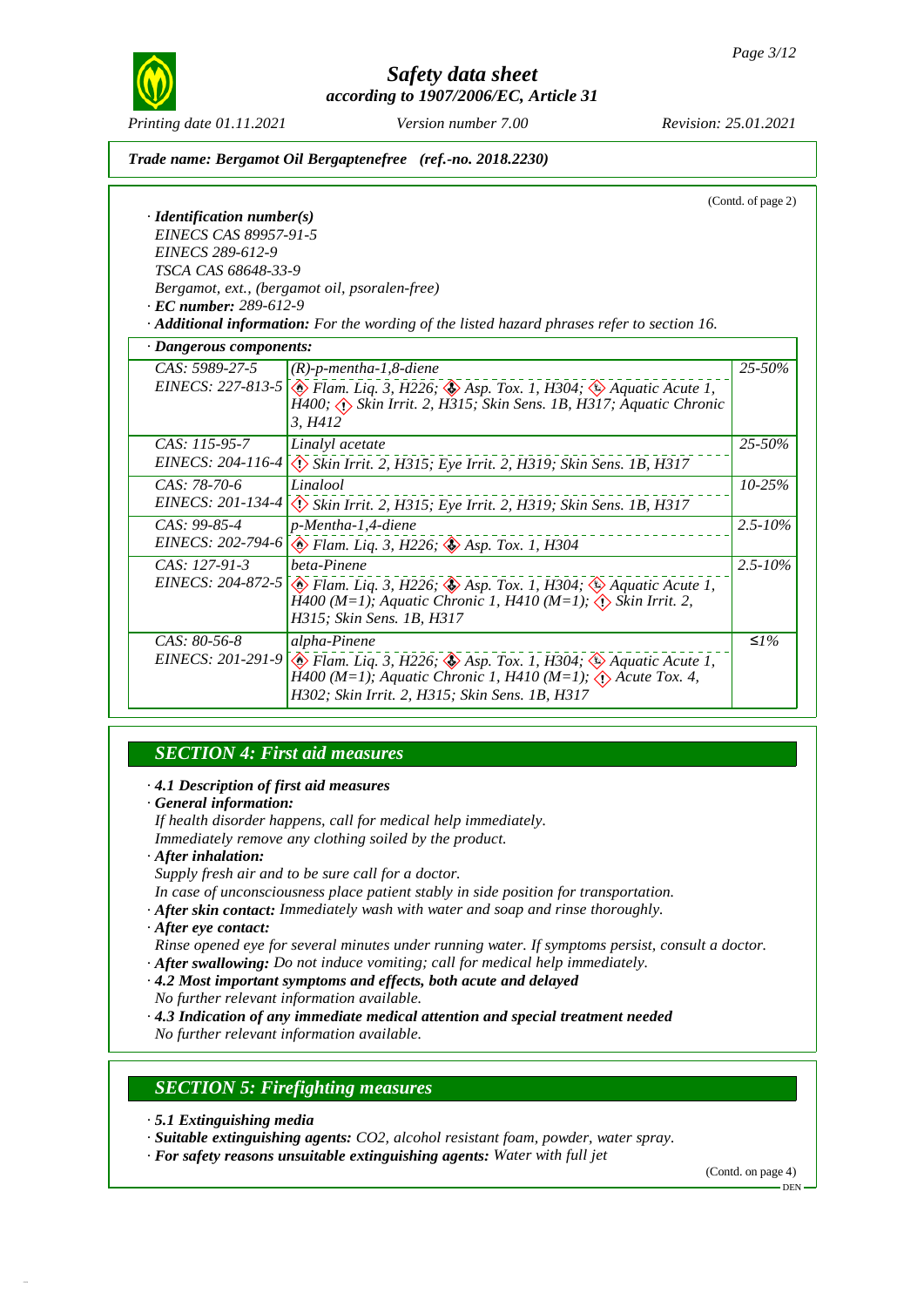

*Printing date 01.11.2021 Version number 7.00 Revision: 25.01.2021*

*Trade name: Bergamot Oil Bergaptenefree (ref.-no. 2018.2230)*

(Contd. of page 3)

*· 5.2 Special hazards arising from the substance or mixture*

*In case of fire, the following can be released: Carbon monoxide (CO)*

*Carbon dioxide (CO2)*

*Smoke and soot*

*Do not use water with full jet to prevend fire spreading.*

- *· 5.3 Advice for firefighters*
- *· Protective equipment: Wear self-contained respiratory protective device.*

*· Additional information*

*Cool endangered receptacles with water spray.*

*Collect contaminated fire fighting water separately. It must not enter the sewage system.*

*Dispose of fire debris and contaminated fire fighting water in accordance with official regulations.*

### *SECTION 6: Accidental release measures*

*· 6.1 Personal precautions, protective equipment and emergency procedures Follow safety measures in chapter 7 and 8. Wear protective equipment. Keep unprotected persons away. · 6.2 Environmental precautions: Do not allow to penetrate the ground/soil. Do not allow product to reach sewage system or any water course. Inform respective authorities in case of seepage into water course or sewage system. Do not allow to enter sewers/ surface or ground water. · 6.3 Methods and material for containment and cleaning up: Wipe up little amounts with absorbent material like cloth or pulp. Water and cleansing agent Absorb with incombustible liquid-binding material (sand, diatomite, universal binders). Dispose of contaminated material as waste according to item 13. Ensure adequate ventilation. · 6.4 Reference to other sections Keep ignition source away, do not smoke and avoid flames. See Section 7 for information on safe handling. See Section 8 for information on personal protection equipment. See Section 13 for disposal information.*

### *SECTION 7: Handling and storage*

*· 7.1 Precautions for safe handling personal protection equipment see point 8. Ensure good ventilation/exhaustion at the workplace. Prevent formation of aerosols.*

*· Information about fire - and explosion protection: Fumes can combine with air to form an explosive mixture. Moistened solids (e.g. cloth, pulp, filter panel, binder) has to be stored hermetically sealed and/or watered and proper disposed (see chapter 9 and 13). Keep ignition sources away - Do not smoke. Protect against electrostatic charges.*

*· 7.2 Conditions for safe storage, including any incompatibilities*

*· Storage:*

53.1.30

*· Requirements to be met by storerooms and receptacles:*

*Store only in unopened original receptacles. Provide solvent resistant, sealed floor.*

(Contd. on page 5)

DEN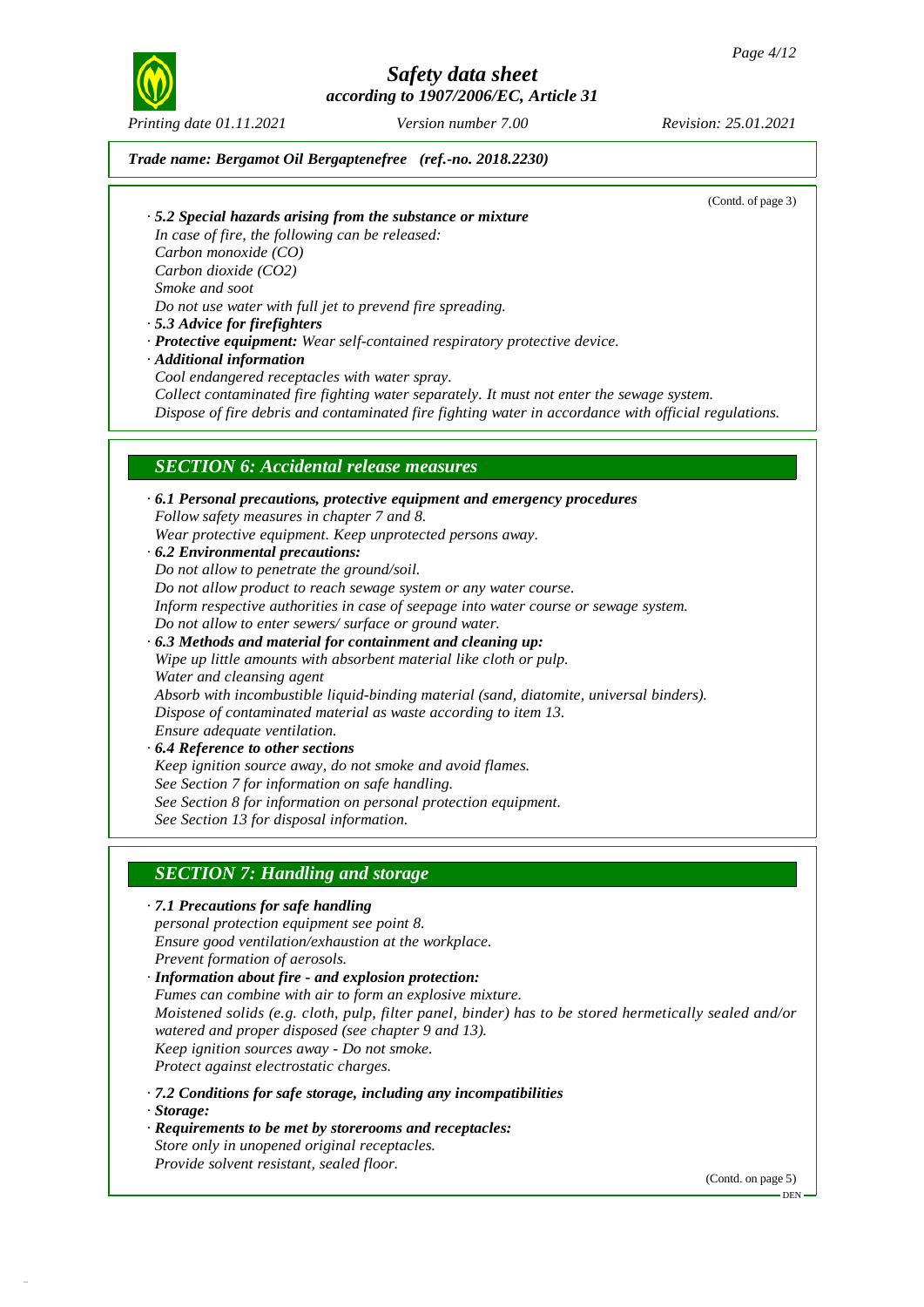

*Printing date 01.11.2021 Version number 7.00 Revision: 25.01.2021*

*Trade name: Bergamot Oil Bergaptenefree (ref.-no. 2018.2230)*

(Contd. of page 4)

- *· Information about storage in one common storage facility: Store away from oxidising agents. · Further information about storage conditions:*
- *Keep container tightly sealed.*
- *Store in cool, dry conditions in well sealed receptacles.*

*· Storage class: 3*

- *· Classification according to Betriebssicherheitsverordnung (BetrSichV) Flammable liquid*
- *· 7.3 Specific end use(s) No further relevant information available.*

### *SECTION 8: Exposure controls/personal protection*

*· 8.1 Control parameters*

*· Ingredients with limit values that require monitoring at the workplace:*

*5989-27-5 (R)-p-mentha-1,8-diene*

*AGW (Germany) Long-term value: 28 mg/m³, 5 ppm 4(II);DFG, H, Sh, Y*

- *· Additional information: The lists valid during the making were used as basis.*
- *· 8.2 Exposure controls*
- *· Appropriate engineering controls No further data; see item 7.*
- *· Individual protection measures, such as personal protective equipment*
- *· General protective and hygienic measures:*
- *Use personal protective equipment depending on concentration and amount of hazardous substance. Keep away from foodstuffs, beverages and feed.*
- *Immediately remove all soiled and contaminated clothing*
- *Wash hands before breaks and at the end of work.*
- *Avoid contact with the eyes and skin.*
- *· Respiratory protection:*

*Suitable respiratory protection: filter class A2 (brown colour).*

*Use the rules for application of respiratory protection systems.*

In case of brief exposure or low pollution use respiratory filter device. In case of intensive or longer *exposure use self-contained respiratory protective device.*

*· Hand protection*

*Preventive skin protection by use of skin-protecting agents is recommended.*



53.1.30

\_S*Protective gloves*

*The glove material has to be impermeable and resistant to the product/ the substance/ the preparation.*

*Selection of the glove material on consideration of the penetration times, rates of diffusion and the degradation*

*· Material of gloves*

The selection of the suitable gloves does not only depend on the material, but also on further marks *of quality and varies from manufacturer to manufacturer.*

- *· Penetration time of glove material*
- *> 480 minutes at layerthickness of 0,425 millimeter (Sol-Vex 37-695/Ansell).*

The exact break trough time has to be found out by the manufacturer of the protective gloves and has *to be observed.*

*· For the permanent contact gloves made of the following materials are suitable: Nitrile rubber, NBR*

*E.g. following product: Sol-Vex (37-695) from Ansell.*

(Contd. on page 6)

<sup>-</sup> DEN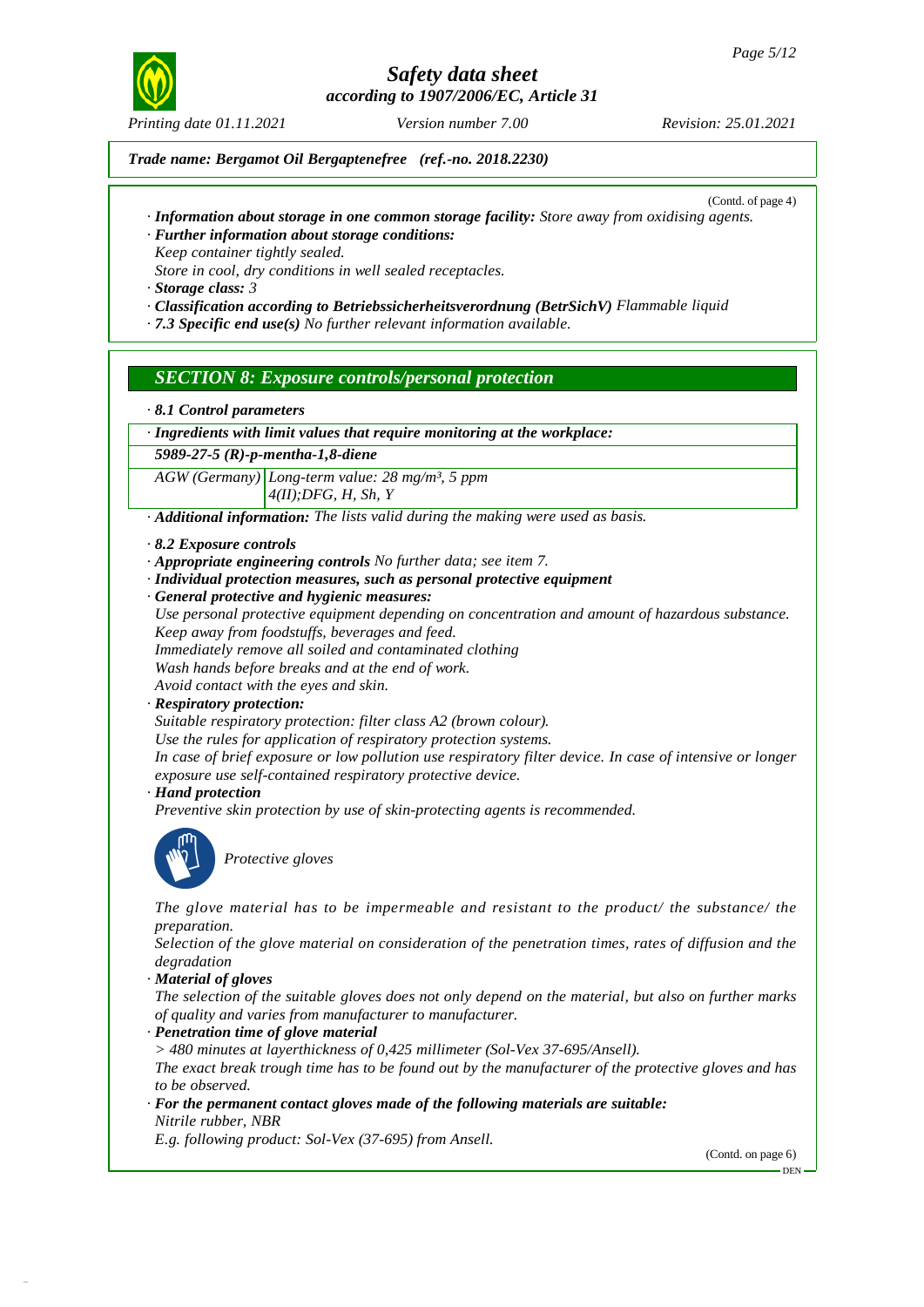

*Trade name: Bergamot Oil Bergaptenefree (ref.-no. 2018.2230)*

(Contd. of page 5)

- *· As protection from splashes gloves made of the following materials are suitable:*
- *Nitrile rubber, NBR*
- *· Eye/face protection*



53.1.30

\_R*Tightly sealed goggles according to EN 166:2001*

*· Body protection: Protective work clothing*

| · 9.1 Information on basic physical and chemical properties         |                                                    |
|---------------------------------------------------------------------|----------------------------------------------------|
| · General Information                                               |                                                    |
| · Physical state                                                    | Fluid                                              |
| $\cdot$ Colour:                                                     | Colorless - yellow                                 |
| $\cdot$ Odour:                                                      | Fruit specifical                                   |
| · Odour threshold:                                                  | Not determined.                                    |
| · Melting point/freezing point:                                     | Undetermined.                                      |
| · Boiling point or initial boiling point and boiling                |                                                    |
| range                                                               | $>35\text{ °C}$                                    |
| · Flammability                                                      | Not applicable.                                    |
| · Lower and upper explosion limit                                   |                                                    |
| $\cdot$ Lower:                                                      | $0.7$ Vol $\%$                                     |
| $\cdot$ Upper:                                                      | 6.1 Vol %                                          |
| · Flash point:                                                      | 54 °C (ASTM D7094)                                 |
| · Auto-ignition temperature:                                        | Product is not selfigniting; but in case of        |
|                                                                     | unpropitious storing conditions (air admission,    |
|                                                                     | heat accumulation) selfignition is possible for    |
|                                                                     | moistened solids (e.g. cloth, pulp, filter panels, |
|                                                                     | binder).                                           |
| · Decomposition temperature:                                        | Not determined.                                    |
| $\cdot$ pH                                                          | Not determined.                                    |
| · Viscosity:                                                        |                                                    |
| $\cdot$ Kinematic viscosity at 40 $\cdot$ C                         | $<$ 18 mm <sup>2</sup> /s                          |
| $\cdot$ Dynamic:                                                    | Not determined.                                    |
| · Solubility                                                        |                                                    |
| $\cdot$ water:                                                      | Not miscible or difficult to mix.                  |
| · Partition coefficient n-octanol/water (log value) Not determined. |                                                    |
| $\cdot$ Vapour pressure at 20 $\cdot$ C:                            | $2.3$ hPa                                          |
| · Density and/or relative density                                   |                                                    |
| $\cdot$ Density at 20 $\cdot$ C:                                    | $0.87$ g/cm <sup>3</sup>                           |
| · Relative density                                                  | Not determined.                                    |
| · Vapour density                                                    | Not determined.                                    |
| . 9.2 Other information                                             |                                                    |
| $\cdot$ Appearance:                                                 |                                                    |
| · Form:                                                             | Fluid                                              |
| · Important information on protection of health                     |                                                    |
| and environment, and on safety.                                     |                                                    |
| · Ignition temperature:                                             | 255 °C                                             |
| · Explosive properties:                                             | Product is not explosive. However, formation of    |
|                                                                     | explosive air/vapour mixtures are possible.        |

DEN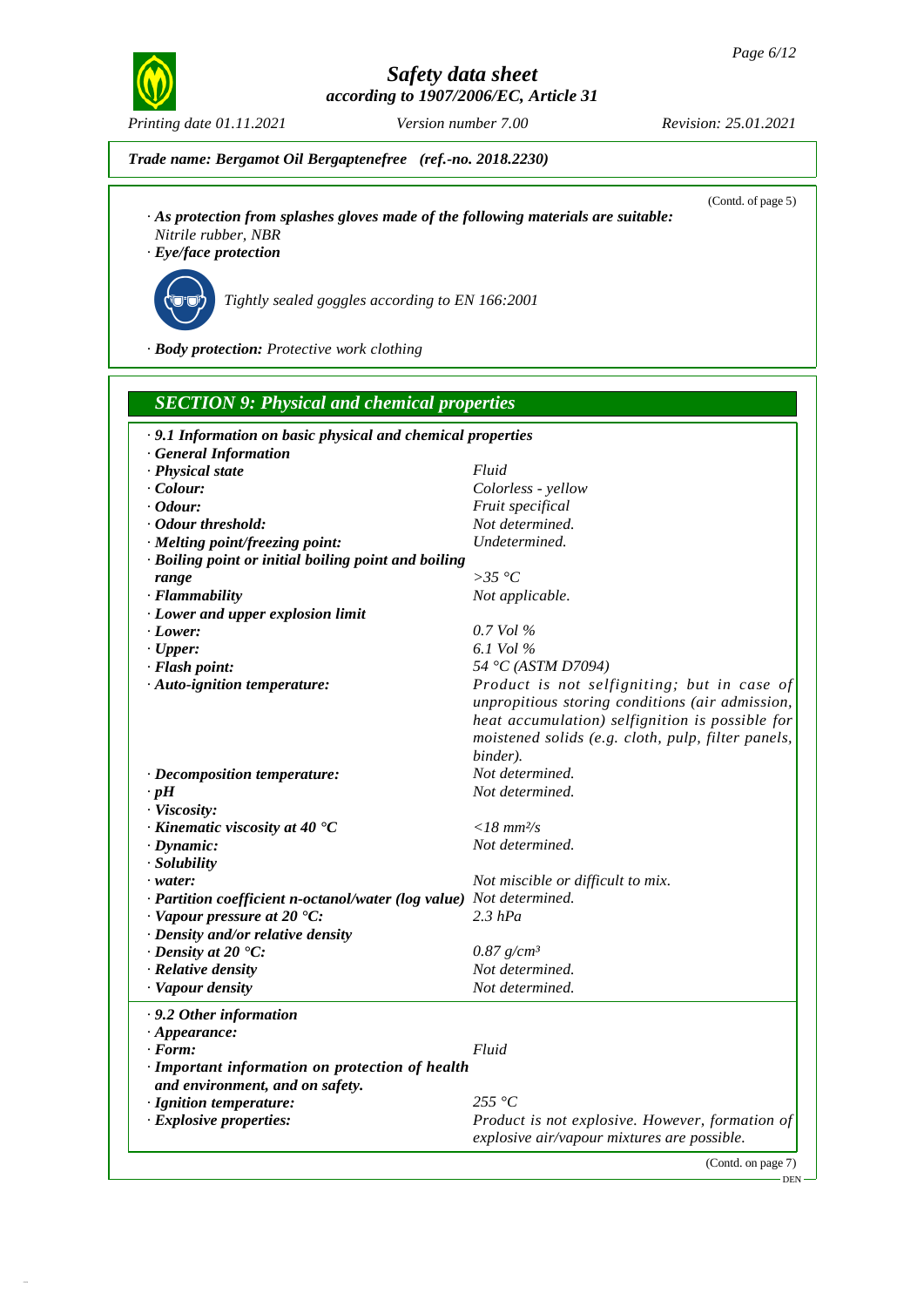

*Printing date 01.11.2021 Version number 7.00 Revision: 25.01.2021*

#### *Trade name: Bergamot Oil Bergaptenefree (ref.-no. 2018.2230)*

|                                                 | (Contd. of page 6)           |  |
|-------------------------------------------------|------------------------------|--|
| · Change in condition                           |                              |  |
| · Evaporation rate                              | Not determined.              |  |
| · Information with regard to physical hazard    |                              |  |
| classes                                         |                              |  |
| $\cdot$ Explosives                              | Void                         |  |
|                                                 | Void                         |  |
| · Flammable gases                               | Void                         |  |
|                                                 | Void                         |  |
| Aerosols                                        | Void                         |  |
|                                                 | Void                         |  |
| $\cdot$ Oxidising gases                         | Void                         |  |
|                                                 | Void                         |  |
| · Gases under pressure                          | Void                         |  |
|                                                 | Void                         |  |
| · Flammable liquids                             | Flammable liquid and vapour. |  |
|                                                 | Void                         |  |
| · Flammable solids                              | Void                         |  |
|                                                 | Void                         |  |
| · Self-reactive substances and mixtures         | Void                         |  |
|                                                 | Void                         |  |
| · Pyrophoric liquids                            | Void                         |  |
|                                                 | Void                         |  |
| · Pyrophoric solids                             | Void                         |  |
|                                                 | Void                         |  |
| · Self-heating substances and mixtures          | Void                         |  |
|                                                 | Void                         |  |
| · Substances and mixtures, which emit flammable |                              |  |
| gases in contact with water                     | Void                         |  |
|                                                 | Void                         |  |
|                                                 | Void                         |  |
| $\cdot$ Oxidising liquids                       | Void                         |  |
|                                                 | Void                         |  |
| $\cdot$ Oxidising solids                        | Void                         |  |
|                                                 | Void                         |  |
| · Organic peroxides                             |                              |  |
|                                                 | Void                         |  |
| Corrosive to metals                             | Void                         |  |
|                                                 | Void                         |  |
| · Desensitised explosives                       | Void                         |  |
|                                                 | Void                         |  |

# *SECTION 10: Stability and reactivity*

*· 10.1 Reactivity No further relevant information available.*

*· 10.2 Chemical stability*

53.1.30

*· Thermal decomposition / conditions to be avoided:*

*Heating causes vaporisation and formation of ignitable atmosphere is possible.*

*· 10.3 Possibility of hazardous reactions*

*Formation of explosive gas mixture with air possible.*

*Product is not selfigniting; but in case of unpropitious storing conditions (air admission, heat accumulation) selfignition is possible for moistened solids (e.g. cloth, pulp, filter panels, binder). Reacts violently with oxidising agents.*

(Contd. on page 8)

DEN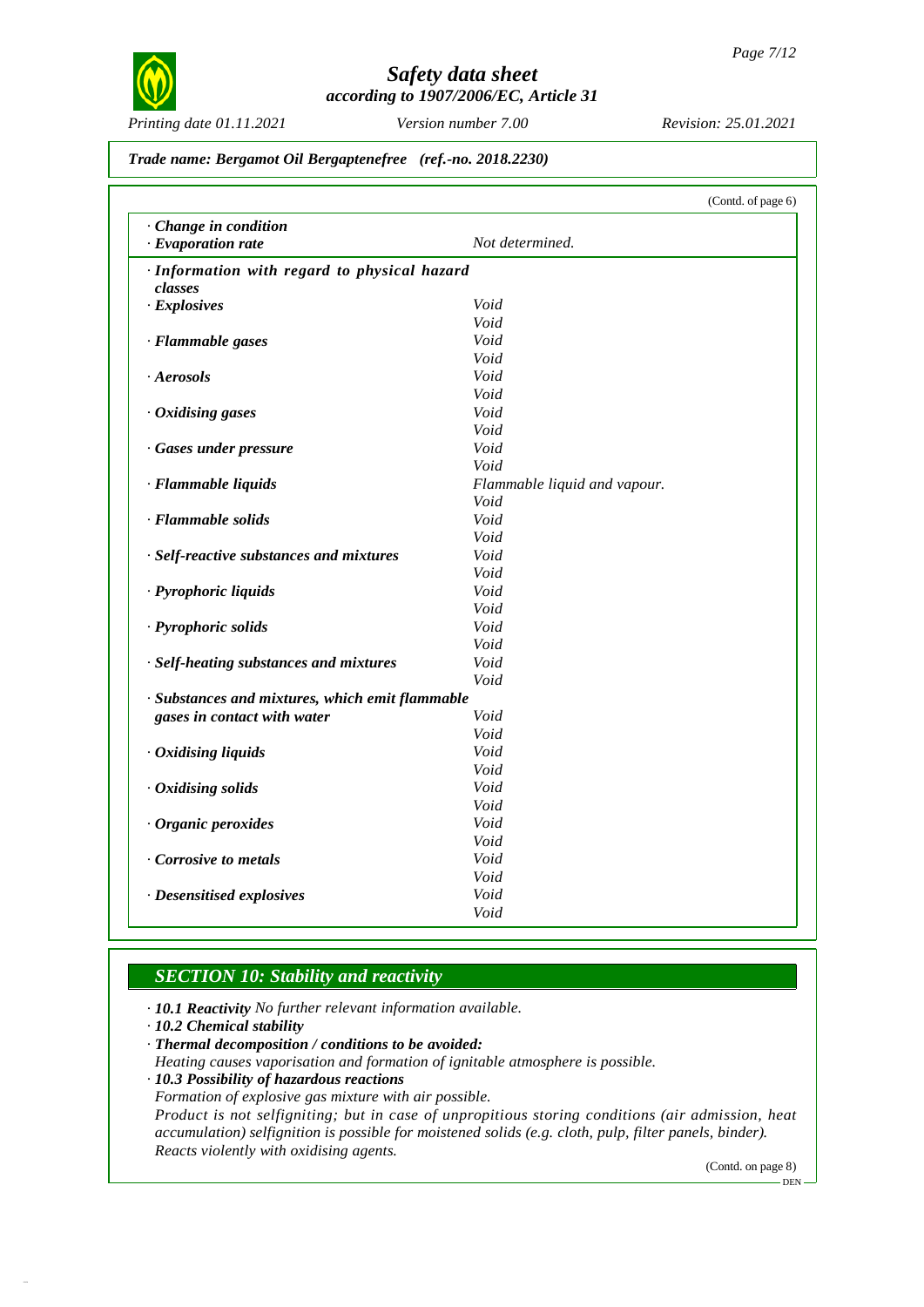

*Printing date 01.11.2021 Version number 7.00 Revision: 25.01.2021*

*Trade name: Bergamot Oil Bergaptenefree (ref.-no. 2018.2230)*

(Contd. of page 7)

*· 10.4 Conditions to avoid No further relevant information available.*

*· 10.5 Incompatible materials: No further relevant information available.*

*· 10.6 Hazardous decomposition products:*

*No dangerous decomposition products expected by intended use.*

# *SECTION 11: Toxicological information*

*· 11.1 Information on hazard classes as defined in Regulation (EC) No 1272/2008*

*· Acute toxicity Based on available data, the classification criteria are not met.*

*· LD/LC50 values relevant for classification:*

*5989-27-5 (R)-p-mentha-1,8-diene*

*Oral LD50 4,400 mg/kg (rat)*

*78-70-6 Linalool*

*Oral LD50 2,790 mg/kg (rat) Inhalative LD50 5,610 mg/kg (rabbit)*

*· Skin corrosion/irritation*

*May cause photoxic effects.*

*Causes skin irritation.*

- *· Serious eye damage/irritation Causes serious eye irritation.*
- *· Sensitisation: May cause an allergic skin reaction.*
- *· Germ cell mutagenicity Based on available data, the classification criteria are not met.*
- *· Carcinogenicity Based on available data, the classification criteria are not met.*

*· Reproductive toxicity Based on available data, the classification criteria are not met.*

*· STOT-single exposure Based on available data, the classification criteria are not met.*

*· STOT-repeated exposure Based on available data, the classification criteria are not met.*

*· Aspiration hazard May be fatal if swallowed and enters airways.*

*· Additional toxicological information:*

*· Acute effects (acute toxicity, irritation and corrosivity) Aspiration may cause lung damages.*

*· 11.2 Information on other hazards*

#### *· Endocrine disrupting properties*

*None of the ingredients is listed.*

*SECTION 12: Ecological information*

*· 12.1 Toxicity*

*· Aquatic toxicity:*

*Limonene (CICAD05; [www.inchem.org/documents/cicads/cicads/cicad05.htm\):](http://www.inchem.org/documents/cicads/cicads/cicad05.htm):)*

- *- Pimphales promelas / LC50 (96h): 0.7 mg/L*
- *- Daphnia magna / EC50 (48h): 0.4 mg/L*

*- Green algae /NOEC (96h): 4 mg/L*

*· 12.2 Persistence and degradability No further relevant information available.*

*· 12.3 Bioaccumulative potential No further relevant information available.*

*· 12.4 Mobility in soil No further relevant information available.*

*· 12.5 Results of PBT and vPvB assessment*

*· PBT: Not applicable.*

*· vPvB: Not applicable.*

53.1.30

- *· 12.6 Endocrine disrupting properties*
- *For information on endocrine disrupting properties see section 11.*
- *· 12.7 Other adverse effects*

*· Remark: Very toxic for fish*

(Contd. on page 9)

## DEN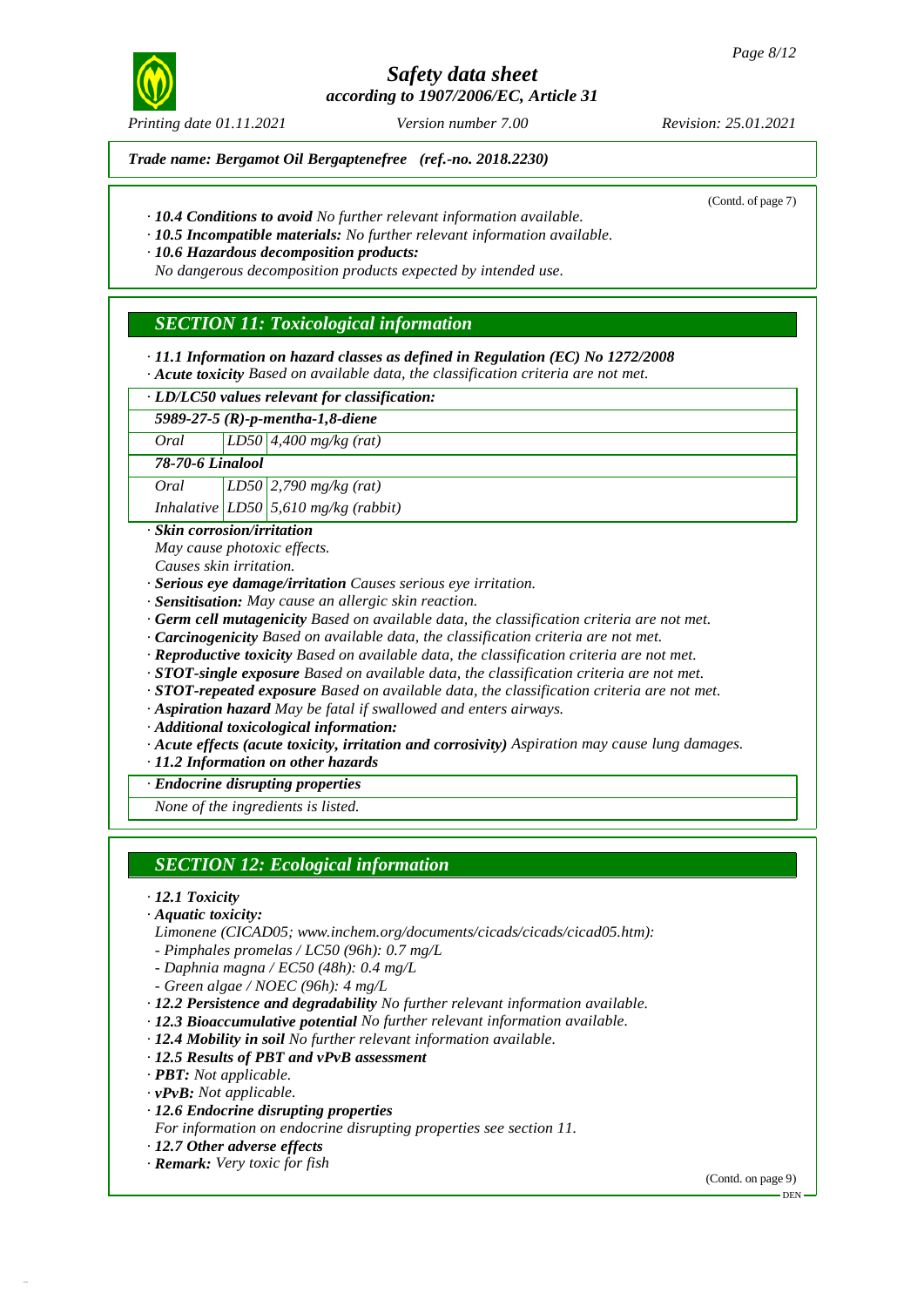

*Printing date 01.11.2021 Version number 7.00 Revision: 25.01.2021*

#### *Trade name: Bergamot Oil Bergaptenefree (ref.-no. 2018.2230)*

(Contd. of page 8)

*· Remark: Quantitative data according to the ecological effects are not available.*

#### *· Additional ecological information:*

*· General notes:*

*Water hazard class 3 (German regulation) (AwSV 3807; CAS 89957-91-5): severe hazardous for water*

*Danger to drinking water if even small quantities leak into the ground.*

*Do not allow product to reach ground water, water course or sewage system.*

*Also poisonous for fish and plankton in water bodies.*

*Very toxic for aquatic organisms*

### *SECTION 13: Disposal considerations*

#### *· 13.1 Waste treatment methods*

#### *· Recommendation*

*Recycling is prefered to disposal or burning.*

*Disposal must be made according to official regulations.*

*Must not be disposed together with household garbage. Do not allow product to reach sewage system.*

| · European waste catalogue                                                                                                                                                                                                       |
|----------------------------------------------------------------------------------------------------------------------------------------------------------------------------------------------------------------------------------|
| 02 00 00 WASTES FROM AGRICULTURE, HORTICULTURE, AQUACULTURE, FORESTRY,                                                                                                                                                           |
| HUNTING AND FISHING, FOOD PREPARATION AND PROCESSING                                                                                                                                                                             |
| 02 03 00 wastes from fruit, vegetables, cereals, edible oils, cocoa, coffee, tea and tobacco<br>$ preparation$ and processing; conserve production; yeast and yeast extract production,<br>molasses preparation and fermentation |
| 02.03.03 wastes from solvent extraction                                                                                                                                                                                          |

*02 03 03 wastes from solvent extraction*

#### *· Uncleaned packaging:*

#### *· Recommendation:*

53.1.30

*Empty contaminated packagings thoroughly. They may be recycled after thorough and proper cleaning.*

*Packagings that may not be cleansed are to be disposed of in the same manner as the product. Moistened solids (e.g. cloth, pulp, filter panels, binder) can be burnt after consulting with the waste disposal facility operator and the pertinent authorities and adhering to the necessary technical regulations.*

*15 02 02: Filter and absorption materials contaminated with hazardous agents.*

| . 14.1 UN number or ID number<br>ADR, IMDG, IATA | <i>UN1993</i>                                |
|--------------------------------------------------|----------------------------------------------|
| $\cdot$ 14.2 UN proper shipping name             |                                              |
| $.$ ADR                                          | 1993 FLAMMABLE LIQUID, N.O.S. (d-limonene,   |
|                                                  | $alpha-PINENE$ ), $ENVIRONMENTALLY$          |
|                                                  | <b>HAZARDOUS</b>                             |
| $\cdot$ IMDG                                     | FLAMMABLE LIQUID, N.O.S. (d-limonene, alpha- |
|                                                  | PINENE), MARINE POLLUTANT                    |
| $\cdot$ JATA                                     | FLAMMABLE LIQUID, N.O.S. (d-limonene, alpha- |
|                                                  | PINENE)                                      |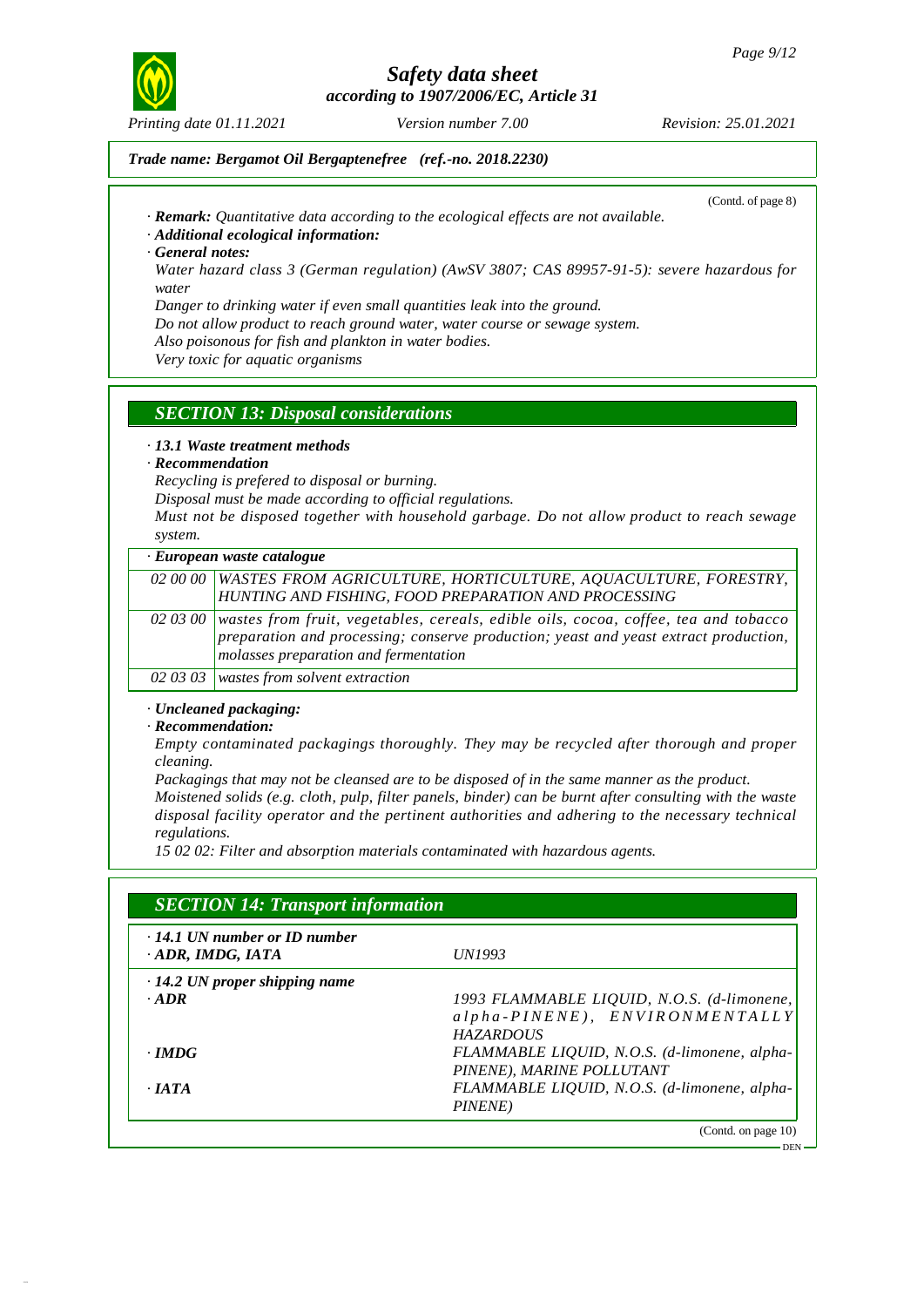

53.1.30

# *Safety data sheet according to 1907/2006/EC, Article 31*

*Printing date 01.11.2021 Version number 7.00 Revision: 25.01.2021*

*Trade name: Bergamot Oil Bergaptenefree (ref.-no. 2018.2230)* (Contd. of page 9) *· 14.3 Transport hazard class(es) · ADR* december 1977 *· Class 3 (F1) Flammable liquids. · Label 3 · IMDG* dc`gxdâ´ *· Class 3 Flammable liquids. · Label 3* <u>. . . . . . . . . .</u> *· IATA* de Cartes *· Class 3 Flammable liquids. · Label 3 · 14.4 Packing group · ADR, IMDG, IATA III · 14.5 Environmental hazards: Product contains environmentally hazardous substances: d-Limonene · Marine pollutant: Yes Symbol (fish and tree) · Special marking (ADR): Symbol (fish and tree) · 14.6 Special precautions for user Warning: Flammable liquids. · Hazard identification number (Kemler code): 30 · EMS Number: F-E,S-E · Stowage Category A · 14.7 Maritime transport in bulk according to IMO instruments Not applicable. · Transport/Additional information: · ADR · Limited quantities (LQ) 5L · Excepted quantities (EQ) Code: E1 Maximum net quantity per inner packaging: 30 ml Maximum net quantity per outer packaging: 1000 ml · Transport category 3*  $\cdot$  *Tunnel restriction code* (Contd. on page 11) DEN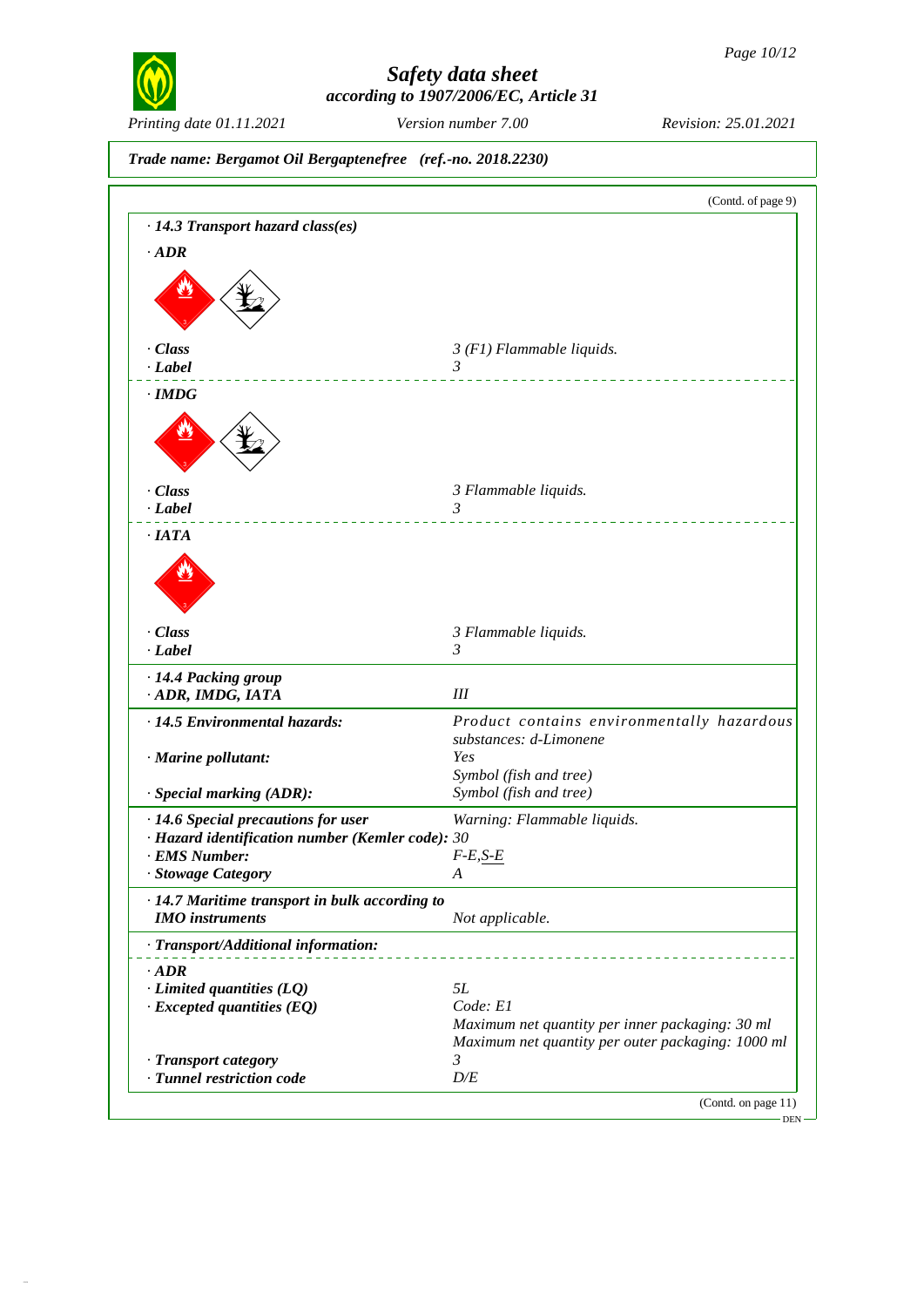

*Printing date 01.11.2021 Version number 7.00 Revision: 25.01.2021*

#### *Trade name: Bergamot Oil Bergaptenefree (ref.-no. 2018.2230)*

| (Contd. of page $10$ )                                                        |                                                                                                                        |
|-------------------------------------------------------------------------------|------------------------------------------------------------------------------------------------------------------------|
| $\cdot$ IMDG<br>Limited quantities $(LQ)$<br>$\cdot$ Excepted quantities (EQ) | 5L<br>Code: El<br>Maximum net quantity per inner packaging: 30 ml<br>Maximum net quantity per outer packaging: 1000 ml |
| · UN "Model Regulation":                                                      | UN 1993 FLAMMABLE LIQUID, N.O.S. (D-<br>LIMONENE, ALPHA-PINENE), 3, III,<br>ENVIRONMENTALLY HAZARDOUS                  |

### *SECTION 15: Regulatory information*

*· 15.1 Safety, health and environmental regulations/legislation specific for the substance or mixture*

- *· Directive 2012/18/EU*
- *· Named dangerous substances - ANNEX I Substance is not listed.*
- *· Seveso category*
- *E1 Hazardous to the Aquatic Environment*
- *P5c FLAMMABLE LIQUIDS*
- *· Qualifying quantity (tonnes) for the application of lower-tier requirements 100 t*
- *· Qualifying quantity (tonnes) for the application of upper-tier requirements 200 t*
- *· REGULATION (EC) No 1907/2006 ANNEX XVII Conditions of restriction: 3*

*· DIRECTIVE 2011/65/EU on the restriction of the use of certain hazardous substances in electrical and electronic equipment –Annex II*

*None of the ingredients is listed.*

- *· National regulations:*
- *· Information about limitation of use:*

*Employment restrictions concerning juveniles must be observed. Employment restrictions concerning pregnant and lactating women must be observed.*

*· Breakdown regulations:*

*Critical quantity values according to the regulations on accidents should be adhered to.*

*· Technical instructions (air):*

|    | Class   Share in $%$ |
|----|----------------------|
| ΝK | 25-50                |

*· Waterhazard class:*

53.1.30

*Water hazard class 3 (German regulation) (AwSV 3807; CAS 89957-91-5): severe hazardous for water*

- *· Other regulations, limitations and prohibitive regulations Comply with the rules and regulations of skin protection. Comply with the rules and regulations of respiratory protection.*
- *· 15.2 Chemical safety assessment: A Chemical Safety Assessment has not been carried out.*

### *SECTION 16: Other information*

*This information is based on our present knowledge. However, this shall not constitute a guarantee for any specific product features and shall not establish a legally valid contractual relationship.*

(Contd. on page 12)

DEN